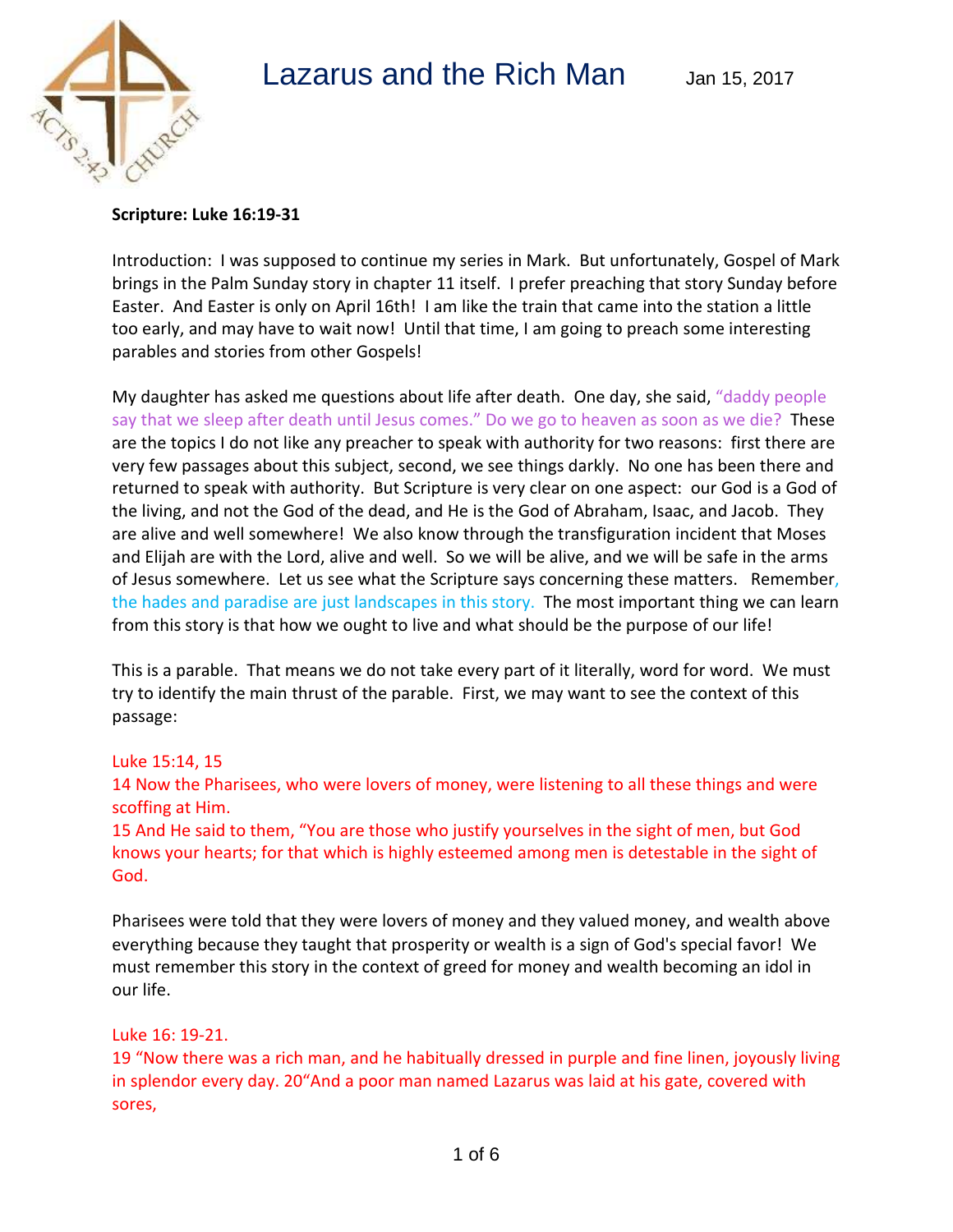

21and longing to be fed with the crumbs which were falling from the rich man's table; besides, even the dogs were coming and licking his sores.

There is absolutely nothing wrong being rich. What matters is what we do with that money and how we use it for needy people. But when we forget about the needy and focus on our fine clothes, wining, and dining, (as the Scripture says in verse 19, joyously living in splendor every day), there is something wrong. God is the one who gives us the power to accumulate wealth. It all belongs to Him. We just manage His resources. Are we going to use it carefully or just blow it up through our selfish lifestyle? This rich man indulged in selfish living.

The poor man Lazarus (Eleazar which means God is my help) lay near the rich man's gate. In the Middle East, often they sit out and eat. Here under the table, Lazarus had to compete with those stray dogs for bread that fell from the table. Lazarus had sores that were not covered. No health care, no welfare in those days. It hurts when the dogs lick the open wound. I know because I had that experience when I was young.

The rich man did not care about this poor man who sat at his gates every day and begged!

#### John 3:17

17 But whoever has the world's goods, and sees his brother in need and closes his heart against him, how does the love of God abide in him?

There was absolutely no love of God in this rich man's heart.

Luke 16: 22, 23

22"Now the poor man died and was carried away by the angels to Abraham's bosom; and the rich man also died and was buried. 23"In Hades he lifted up his eyes, being in torment, and saw Abraham far away and Lazarus in his bosom.

Here we see the real commonality among the rich and the poor. We will all die one day. It does not matter whether we are rich or poor. We all come to a place of nothingness. But there seem to be different paths after death, and there is life beyond death too!

The angels carried Lazarus to Abraham's bosom! (Paradise). Jesus told the thief on the cross, "today you will be in paradise with me." Paradise is not the heaven. It is an interim place, a joyful place! Heaven is not Abraham's bosom, Heaven is our Lord Jesus' bosom! It does not matter where we are. As long as we are in Christ, we will be rejoicing. As long as we are in the Spirit, our joy will be full.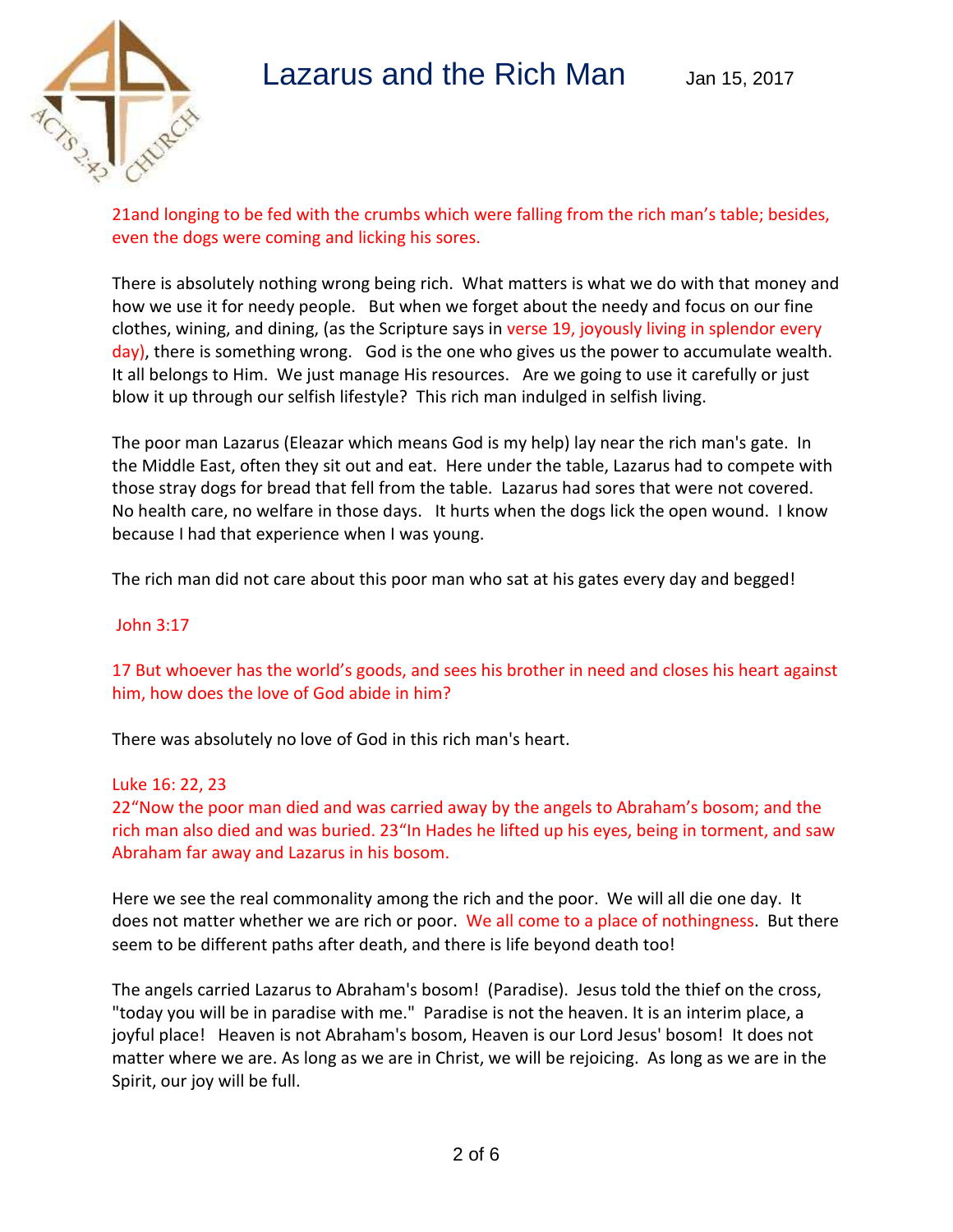

## Lazarus and the Rich Man  $_{Jan 15, 2017}$

The rich man died, and he was buried. Perhaps in a lavish manner. But the next verse tells us very clearly that the rich man was in Hades! His body might have been buried, but his soul descended into Hades. The following description I am going to tell you is from the Greek Mythology and not from the Bible. But Jesus spoke in a language that all people could understand at that time. As per Greek mythology, Hades is a Place where the dead spirits descend underground, and they cannot escape after that. You can check in, but you cannot check out! Hades has five lakes, and one of them is a lake of tormenting fire. The Hades, the god of the underground, is more like a jail warden. His primary job is to keep the spirits tormented and under tight control, so they cannot escape. Jesus told Peter in Matthew 16:18. Even gates of Hades cannot prevail over the church. Jesus went down and set those captives free. In other words, death, and underground gods cannot keep the saints of God anymore!

In any case, the important point to remember is that there seems to be an immediate separation between the good people and the wicked right after our death, and there is awareness and consciousness of our soul after death. The rich man saw Abraham and Lazarus sitting in Abraham's bosom!

#### Luke. 16:24-26

24 "And he cried out and said, 'Father Abraham, have mercy on me, and send Lazarus so that he may dip the tip of his finger in water and cool off my tongue, for I am in agony in this flame.' 25 "But Abraham said, 'Child, remember that during your life you received your good things, and likewise Lazarus bad things; but now he is being comforted here, and you are in agony. 26 'And besides all this, between us and you there is a great chasm fixed, so that those who wish to come over from here to you will not be able, and that none may cross over from there to us.'

In verse 24, Jesus describes the pain very vividly. The rich man was in agony in that fire and he was thirsty! But then Abraham's reply is kind of strange! Bernie Sanders would have loved this answer!

25 Child, remember that during your life you received your good things, and likewise Lazarus bad things; but now he is being comforted here, and you are in agony."

If we use that same logic, Abraham should not have been in paradise. He is in paradise because he believed in God and followed His will. So we should take that statement as Abraham's personal opinion toward the rich man rather than God saying that!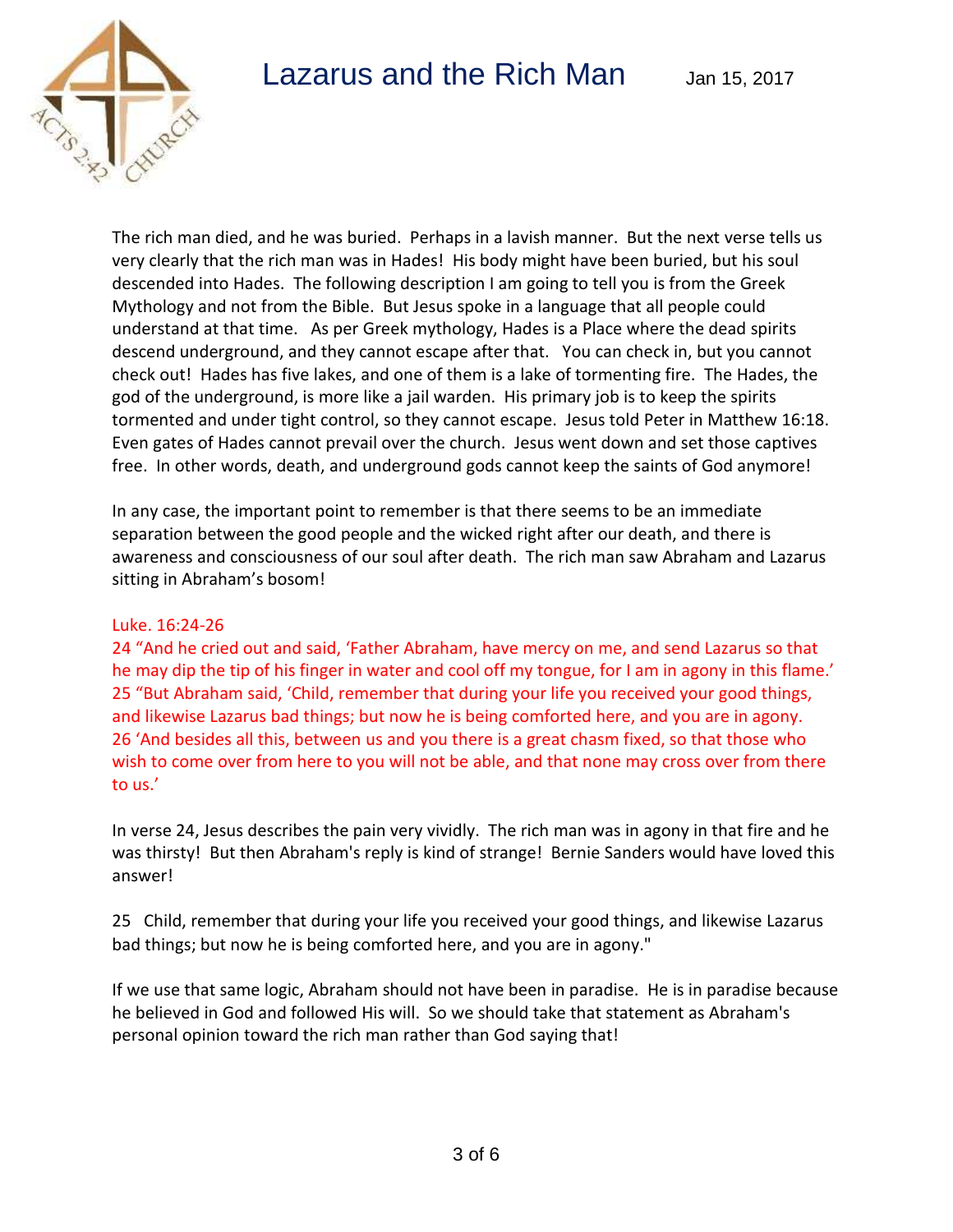

Then Abraham points out the real reason: there is a gulf between the paradise and hades. No one can cross those boundaries. Once we go to heaven, we will not accidentally slip over to Hades or the lake of fire.

What a comforting thought! If there is a way, we will try to venture into the other side! That is human nature! I thank God, He has made a barrier.

The rich man pleaded as follows:

#### Luke 16: 27-31

27. "And he said, 'Then I beg you, father, that you send him to my father's house— 28. for I have five brothers—in order that he may warn them, so that they will not also come to this place of torment.'

29 "But Abraham said, 'They have Moses and the Prophets; let them hear them.'

30 "But he said, 'No, father Abraham, but if someone goes to them from the dead, they will repent!'

31 "But he said to him, 'If they do not listen to Moses and the Prophets, they will not be persuaded even if someone rises from the dead.'"

Now we come across the importance of sharing the Gospel of Jesus Christ! The rich man wanted Abraham to send Lazarus to his five brothers to warn about Hades, a place of torment. He was again selfish. He wanted Lazarus to preach to his five brothers only! What about other lost souls? Why can't we have the same concern for all lost souls? I thank God for Jesus Christ who did just that to everyone and opened our eyes and saved us!

The rich man stopped thinking about his own sufferings, and he started interceding for his five brothers so that they may not end up in Hades! During his lifetime, the rich man was promoting rich, selfish lifestyle, but now he became very focused on sharing the Word to other people. It was too late for him. I hope and pray, it will not be too late for anyone of us. It is not enough that we are saved, but we must strive to win over our brothers and sisters and friends!

But Abraham's answer may surprise some of us! Abraham simply said, "they have Moses and the prophets, let them hear them!

What a shocking answer! The people in those days did not have a printing press. Very few copies of Old Testament were floating around. People had to come on Sabbath day to a nearby synagogue to hear the Word of God! In spite of all those difficulties, Abraham expected those five brothers to go to the place where the Word of God was preached and then repent! Do you think we have any excuse not to repent?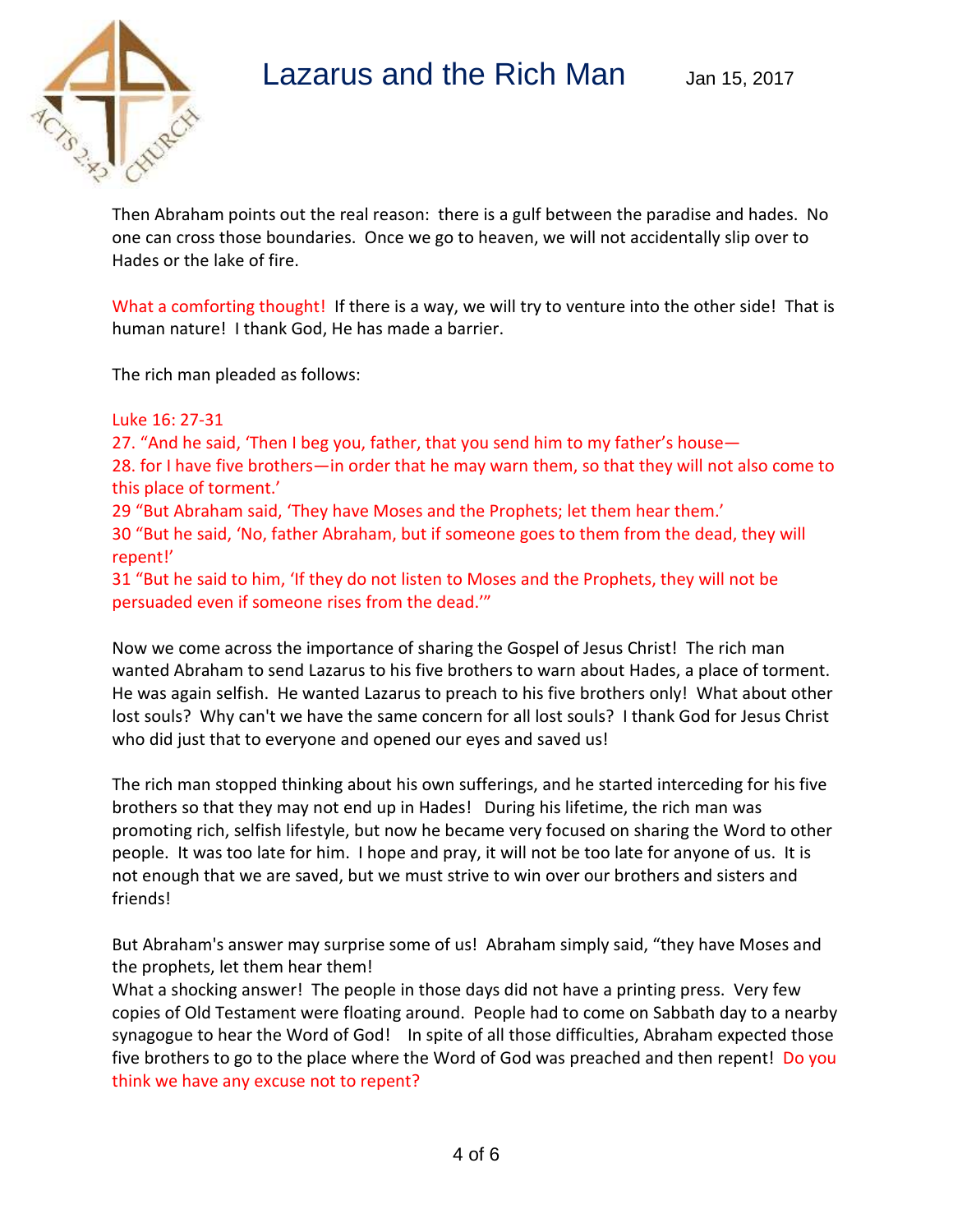# Lazarus and the Rich Man Jan 15, 2017



We all have at least ten Bibles in our house. We have at least ten favorite preachers to listen to. When we flip the radio or TV or surf the internet, hundreds of sermons comes pouring in. Do you think, we will have any excuse for not repenting and coming to Christ? Or for not living our life according to the Word of God? Absolutely Not! God has raised churches all around to proclaim the Word of God! Come running to church eagerly to hear the Word of God, and don't just hear, do as it says!

The rich man tried to underestimate the power of the Word of God and emphasize the power of miracle of resurrection.

30"But he said, 'No, father Abraham, but if someone goes to them from the dead, they will repent!'

The rich man thought that spectacular miracle of resurrection would make his brothers turn around. But that is a false assumption. Jesus, our Lord, did spectacular miracles! He even resurrected some people. Yet there was not much conversion! Only Holy Spirit through the Word of God can resurrect us and quicken us!

Abraham's answer again emphasizes the Word of God over miracles and personal testimonies!

31"But he said to him, 'If they do not listen to Moses and the Prophets, they will not be persuaded even if someone rises from the dead.'"

Dear ones, if somebody does not want to listen to the Word of God, then no matter what we do, he will not listen. Sometimes we take things very personally. We share our life, our testimonies to our loved ones, yet they do not respond. We tend to think, in such cases, that we did not share properly. Don't take it personally. Before they heard you, they had already rejected the Word of God in their heart. No matter how many Scripture passages you share, it will not sink in! Mighty miracles also will not touch them!

## **Conclusion:**

This is a very powerful parable - it warns us of our destination after death.

There is indeed a separation between the righteous and the wicked.

This parable teaches us how we ought to take care of the needy who come to us for help.

Also this parable teaches us the real purpose of our life! Proclaiming the Word and obeying the Word are to be our main focus. It is a shame that the rich man learned that after his death!